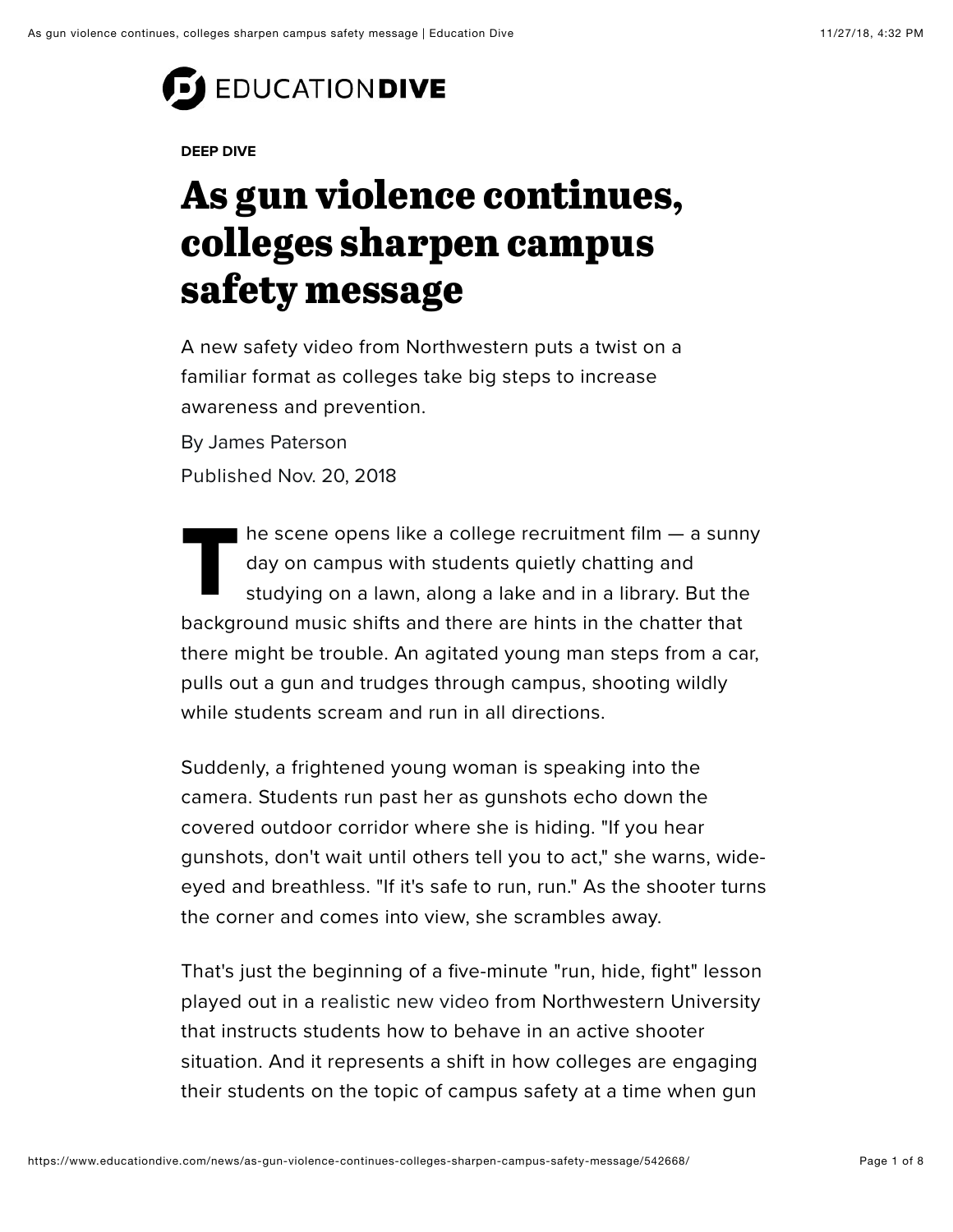violence is a growing concern.

#### **The new reality**

That video will be played to all new Northwestern students, faculty and staff next fall, driving home the gravity of the issue of shootings on college campuses — a concern born a decade ago when 32 students and faculty members were killed by a shooter at Virginia Tech. It has been vividly reinforced, however, through the spate of shootings since that have afected higher education, including those at [Northern Illinois University](https://www.chicagotribune.com/suburbs/ct-met-niu-shootings-10th-anniversary-20180212-story.html) in 2008, at Oregon's [Umpqua Community College](https://www.oregonlive.com/pacific-northwest-news/index.ssf/2017/09/umpqua_community_college_shoot_3.html) in 2015 and earlier this month [at a Thousand Oaks, California, bar](https://www.nytimes.com/2018/11/08/us/shooting-california-thousand-oaks.html) where college students were packed in for a special event.

The number of shooting incidents on or near college campuses is on the rise, doubling from the 2011-12 academic year to the 2015-16 academic year when 101 incidents were recorded, according to [a 2016 report](http://www.nycrimecommission.org/pdfs/CCC-Aiming-At-Students-College-Shootings-Oct2016.pdf) based on a nationwide survey from the Citizens Crime Commission of New York City. The figure is up 153% from the 2001-02 to 2005-06 period.

These incidents have also become more catastrophic, with 208 casualties from 2011-12 to 2015-16, a 241% increase from the 2001-02 to 2005-06 period. In all, there were 190 campus shooting incidents from 2001-02 to 2015-16, in which 437 people were shot with 270 wounded and 167 killed, the report found.

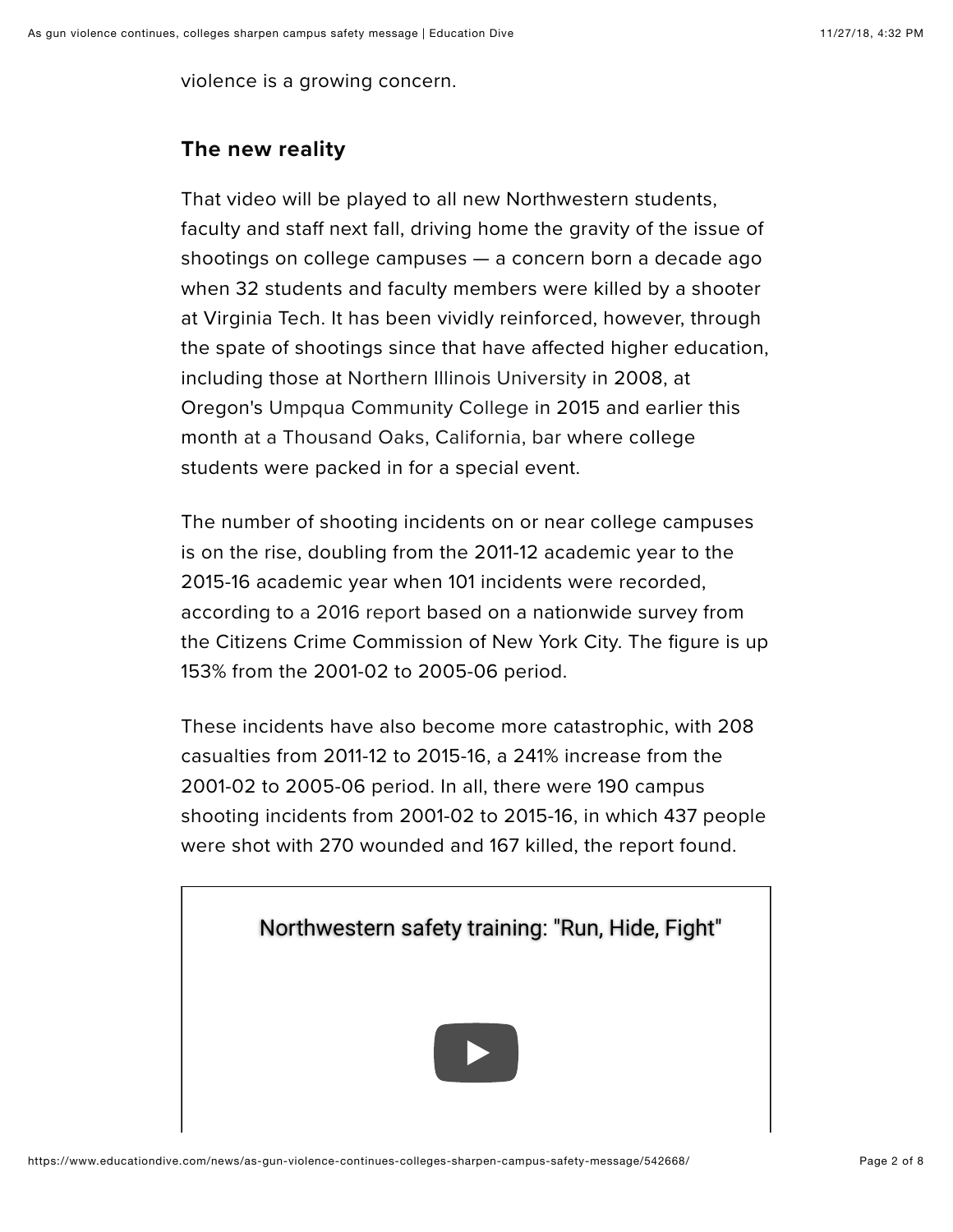Their prevalence is spurring colleges to do more to prepare their students. Northwestern's video is one example of efforts they and other campuses are taking on three fronts: enhancing security systems, improving mental health care and making it easier for students to report concerns, and informing students what to do in the event of an active shooter.

"We were a little concerned about the intensity of this film and the way it depicted a shooting so realistically, but we felt we needed to drive these points home," said Greg Klaiber, director of emergency management at Northwestern. "It is the world we live in."

#### **Tactics for reducing risk**

The film is a more dramatic version of the type used on many campuses, and it is among [the tools colleges are adding today](https://www.campussafetymagazine.com/university/schools-colleges-improve-campus-security/) to raise awareness and aid prevention on campus. Those tools can be both high and low tech.

On the tech side, they include emergency phones with 360 degree security cameras, loudspeakers to announce a threat, multiple-platform communication systems to alert the entire campus quickly and more security entry systems installed on buildings.

A security consultant recommended, for instance, that Northwestern improve its communications system. Soon students, faculty and staff members may more quickly get text messages, tweets and emails about an event or emergency, as will visitors to campus and parents if they wish. The alerts will be visible on new displays throughout campus and on other existing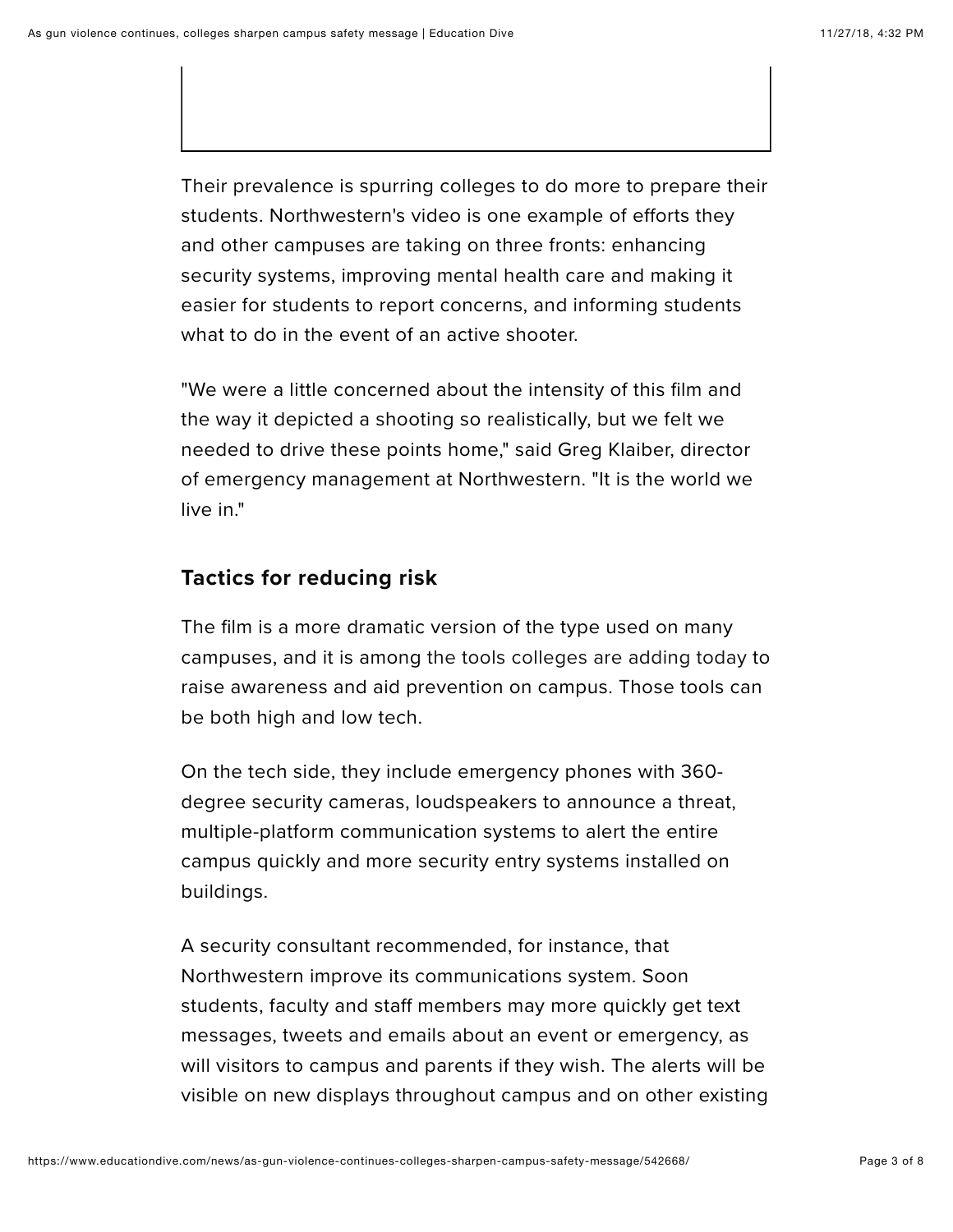screens.

The University of Nevada Las Vegas is spending \$16.5 million to upgrade its campus security infrastructure, which will include emergency call stations, [Campus Safety reported.](https://www.campussafetymagazine.com/university/unlv-campus-security-upgrades/) The move to [invest more in security came months after a gunman killed 58](https://www.washingtonpost.com/nation/2018/10/01/it-seemed-last-forever-one-year-later-mystery-las-vegas-massacre-remains/) people and wounded hundreds more from his room in a hotel overlooking a concert venue on the Las Vegas Strip near campus.

"We were a little concerned about the intensity of this film and the way it depicted a shooting so realistically, but we felt we needed to drive these points home. It is the world we live in."

Greg Klaiber Director of emergency management, Northwestern **University** 

Meanwhile, lower-tech tools can include more and better trained campus police.

Campus security personnel are now trained to gravitate to groups of students, check out suspicious activity more aggressively and fully resolve a disturbance or a concern about a person, according to campus security expert Brian Van Brunt. They are now also trained to pursue the attacker immediately during an event rather than secure the area and proceed methodically. The new strategy is prompted by the prevalence of guns that are capable of quickly killing many.

Space-wise, college campuses are generally open, with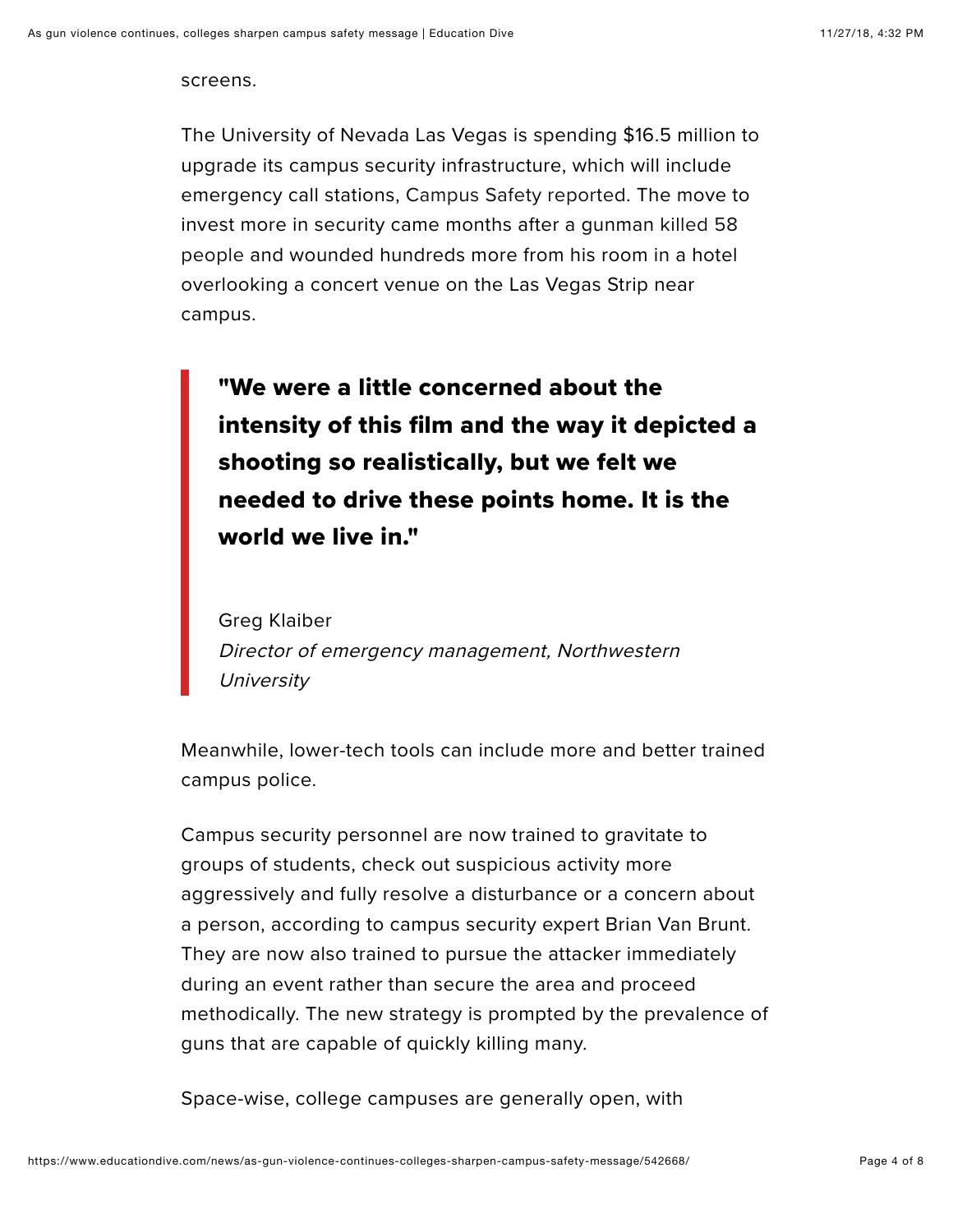students, faculty, staff and visitors frequently traveling through unenclosed areas or attending large gatherings, said Pete Anders, police chief at Millersville University, a public college in Pennsylvania. That makes them harder to secure.

"Public colleges often have acres of land and multiple buildings. MU, with 8,000 students, has 250 acres and more than 100 buildings. It's impossible to lock it down entirely," he said.

In response, Millersville expanded its information and alert systems and provided extensive training for its security team through a nationally recognized [ALERRT](https://alerrt.org/) active shooter response training program sponsored by the Advanced Law Enforcement Rapid Response Training Center at Texas State University.

### **Being prepared**

One of the biggest changes colleges can make to protect their campus community from gun and other violence is to develop their own behavioral intervention teams (BIT) made up of representatives from counseling, administration, security and other campus groups, says Brett Sokolow, president and CEO of The NCHERM Group, which consults with colleges and universities on campus safety issues. He said between 30% and 40% of colleges employ this method.

Northwestern's multidisciplinary [Behavorial Consultation Team](https://www.northwestern.edu/up/your-safety/behavioral-consultation-team.html) meets weekly to review what Klaiber said is typically about three referrals regarding concerns on campus. They range from reports of students who seem depressed or angry to concerns about being threatened. The team determines which college service will follow up. It has representatives from departments across the university, including campus police, the Dean of Students office, human resources, legal, the Office of Equity, Counseling and Psychological Services (CAPS), and the Office of the Provost.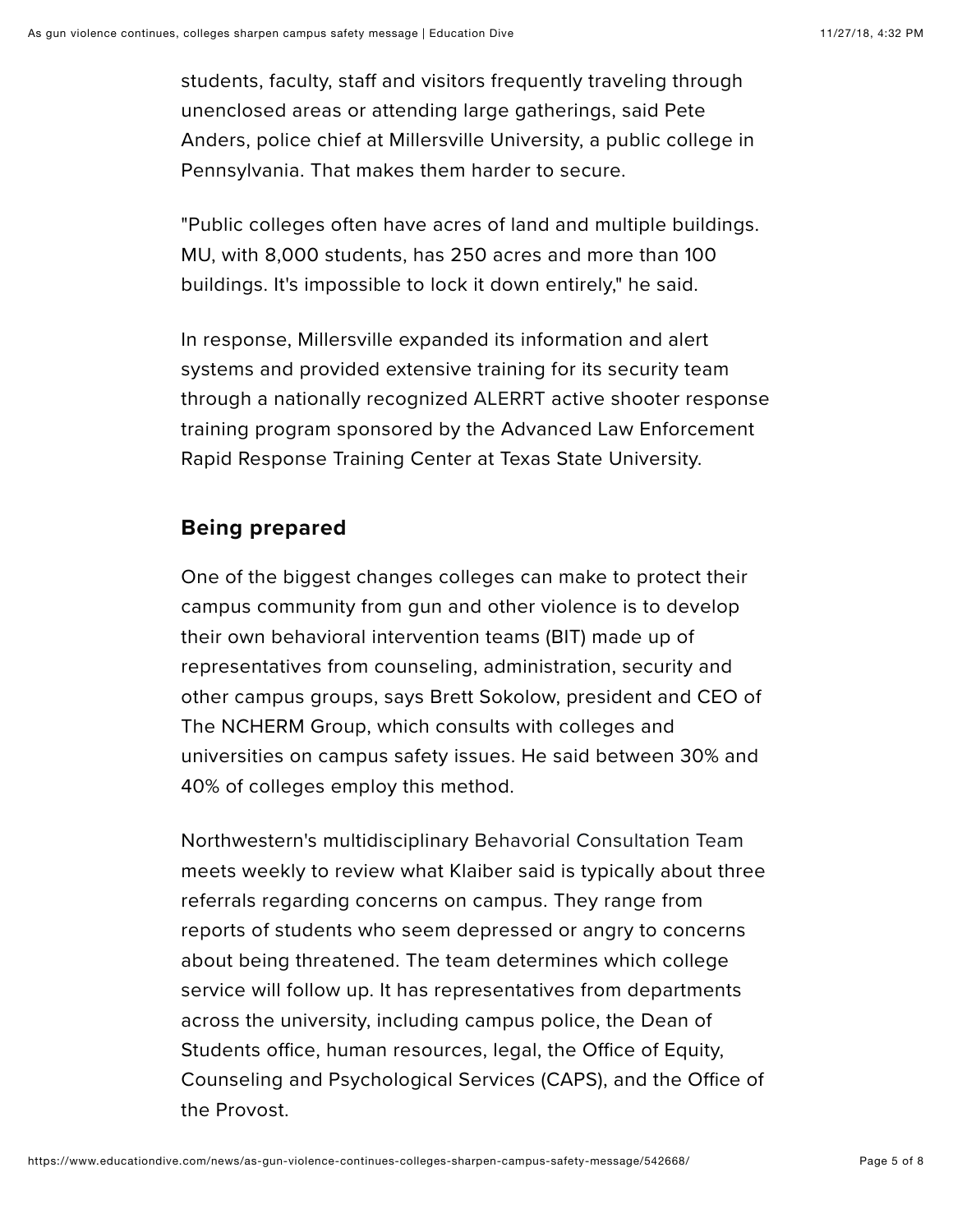Virginia Tech quickly developed such a team following the mass shooting on its campus in 2007, said Mark Owczarski, assistant vice president of university relations. Like those at Millersville and Northwestern, it includes representatives from various campus departments.

"Campus police have done dozens of other things to keep our campus safer, but empowering our students and others to report is so very important," he said.

Most colleges have some form of BIT team, Van Brunt noted, though their thoroughness may vary.

Van Brunt is the executive director of the National Behavioral Intervention Team Association, which in August released new [standards and guidance for these teams that empower them t](https://nabita.org/wordpress/wp-content/uploads/2018/08/NaBITA-Standards-FINAL-2.pdf)o look into concerns with a clear rubric and understanding of what [circumstances and behaviors are most threatening.](https://www.fbi.gov/file-repository/pre-attack-behaviors-of-active-shooters-in-us-2000-2013.pdf/view)

## "Campus police have done dozens of other things to keep our campus safer, but empowering our students and others to report is so very important."

Mark Owczarski Assistant vice president of university relations, Virginia Tech

Threat assessment teams are a goal of a [Call for Action](https://curry.virginia.edu/prevent-gun-violence) shared two weeks after the shooting at Marjory Stoneman Douglas High School last winter. The document gained national attention and [endorsements](https://www.npr.org/sections/ed/2018/03/07/590877717/experts-say-here-s-how-to-prevent-the-next-school-shooting) from more than 2,300 experts in the field and 200 colleges and universities, school districts, and education and mental health groups.

Matthew Mayer, an associate professor at the Rutgers Graduate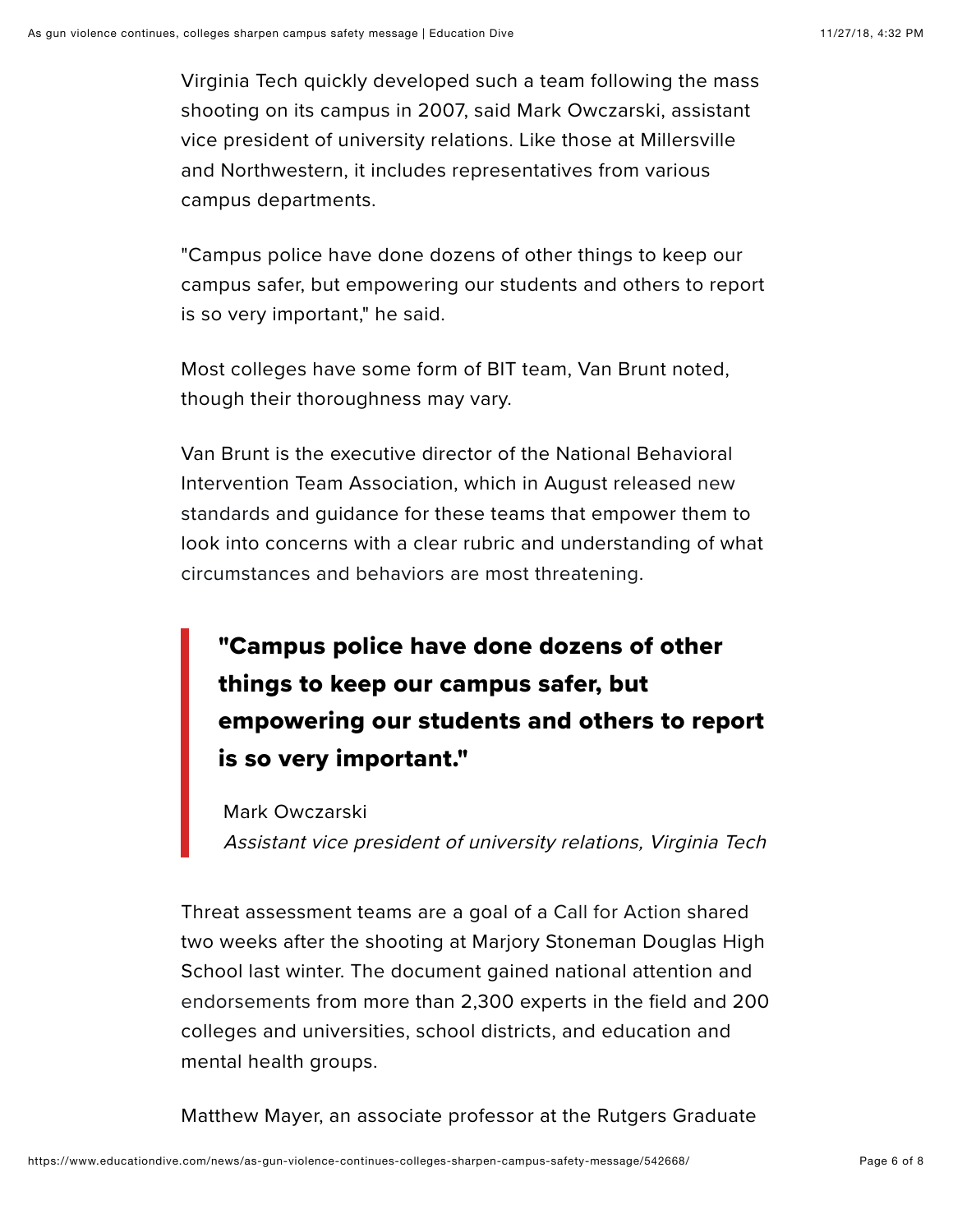School of Education and one of [two professors](https://www.educationdive.com/news/thousands-of-educators-join-national-effort-on-gun-violence/523418/) who initiated the efort, believes that while schools must prioritize security, prevention eforts comes with an awareness about vulnerable students.

"Following school shootings, there is a tendency to focus heavily on security measures such as metal detectors, cameras and armed guards," he said. "They make politicians and school administrators appear as if they are doing something meaningful, but while school security is very important, they have only limited benefits, and often, they displace the much more needed work."

### **The culture factor**

Schools are safer when they cultivate social and emotional health and respond to troubled students quickly, said Ron Avi Astor, a key player in Mayer's Call for Action and a professor of behavioral health at the University of Southern California. That environment helps students experiencing mental health issues feel more comfortable addressing them with another student, a professor or a counselor, and makes members of the campus community more willing to give assistance.

"Working on the culture in our schools, how we treat each other and look out for each other and the services we offer will pay off, although it is less-visible, harder work that needs to happen every day over years," he said.

Additionally, mental health counselors must be better trained to identify and help students who could pose a threat to campus or themselves, Van Brunt said.

## "Working on the culture in our schools, how we treat each other and look out for each other and the services we offer will pay off,